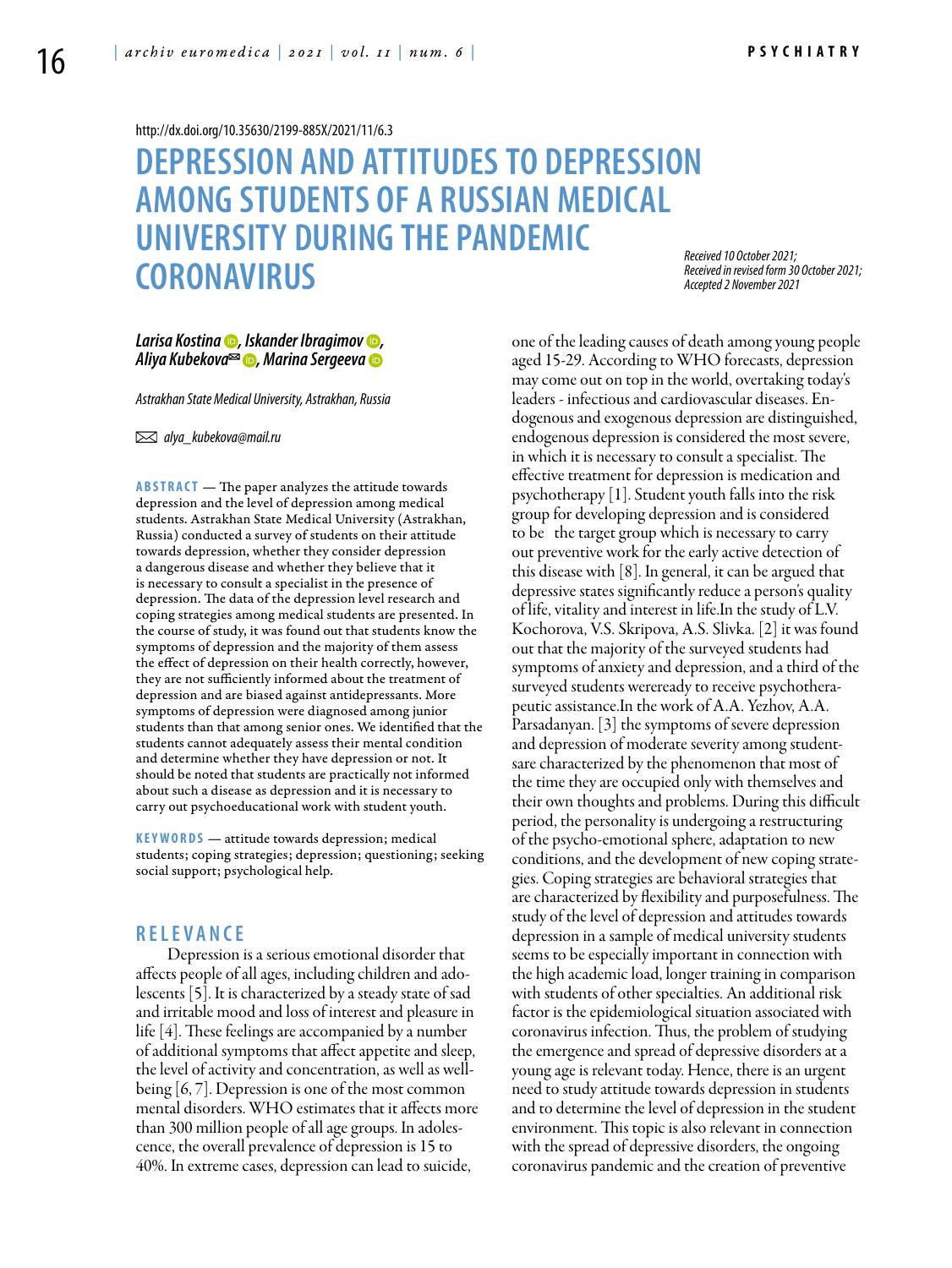measures in the early stages to normalize the psychoemotional state of students, and increase awareness of depressive disorders. The results of the study will help to contribute to the field of differential diagnosis of depression among students, as well as to the prevention of depression and the reduction of negative consequences.

#### *The aim of the study*

is to study the attitude towards depression, identify the level of depressive symptoms and coping strategies in the student environment.

## **M a t e r i a l s a n d r e s e a r ch me t h o d s**

A survey on the attitude towards depression and psychodiagnostic examination of students was conducted in the Astrakhan State Medical University, at the Department of Psychology and Pedagogy. The research was done in December 2020. The comprehensive study involved 80 students of a medical university in the number of 1–5 courses, studying in the specialties "General Medicine", "Pediatrics". The average age is 20.2 years. The following methods were used in the study: 1) the author's questionnaire "Attitude of medical university students to depression", which allows to determine the attitude towards depression, whether they consider depression a dangerous disease, whether depression affects human health and whether they believe that it is necessary to turn to specialists when the presence of depression; 2) the level of depression was diagnosed using the scale (test questionnaire) A.T. Beck (Beck Depression Inventory), adapted by N.V. Tarabrina, which includes 21 categories of symptoms and complaints [9]. Beck's test questionnaire includes 21 statement questions that concern the behavior, thoughts and feelings of the test- taker in the past 2 weeks; 3) the methodology "indicator coping strategies" by J. Amirkhan (adapted by N. A. Sirota and V. M. Yaltonsky), designed to diagnose the dominant coping strategies of the individual [10]. Further processing of the data was carried out using the Student's t-test to identify the significance of differences, the K. Spearman's rank correlation coefficient for the correlation analysis of the data obtained. The SPSS-22.0 software package was used. During the study, a positive attitude to the situation and interest in the expected results were noted; there were no refusals during the survey. The research results are presented in the figures.

### **R e s u l t s a n d D i scu s s i o n**

The results of the questionnaire survey "Attitude of medical university students to depression" showed that 67.5% (54 people) experienced symptoms of

depression in themselves or their loved ones at different periods of time. For example, 40.0% of them (32 interviewed students) noted that they themselves experienced a state of mild depression, significant stable and low mood and loss of appetite, 17.5% (14 people) observed a depressive state in their parents for various factors, such as stress or psychosomatic illnesses, and about 10.0% (8 interviewed respondents) experienced depressive symptoms in their friends and close social environment. 32.5% (26 students) did not experience a state of depression. In the course of the survey, students of the medical university were asked to assess the severity and danger of depression as a disease. As a result, it turned out that 37.5% (30 people) do not consider depression a dangerous disease that needs to be taken seriously. The average score for assessing the severity of depression in comparison with other diseases is 6 points on a ten-point scale among the studied students. This result is an alarm.

The questionnaire "Attitude of medical university students to depression" included questions that reveal the awareness of medical university students how depression affects the quality of life and health of people. It was found that 55.0% (44 interviewed respondents) noted that in a state of depression, a person experiences apathy, loses motivation for various types of activities (training, work, hobbies, etc.); 40.0% (32 people) indicated that in a state of depression suicidal thoughts can occur in a person. About 5.0% (4 interviewed respondents) associate the presence of a depressive state with increased conflict, irritability, emotional stress, as well as the manifestation of aggressive behavior in people. In the studied sample of medical students, opinions were divided regarding the effect of depression on a person's somatic health. The influence of a depressive state on health and on the quality of human life is noted by 75.0% (60 people). Depression only in some cases can affect the psychosomatic state of a person is noted by 10.0% (8 surveyed students). The absence of a connection between a depressive state and a healthy state was indicated by 15.0% (12 surveyed students).

The next block of questions in our questionnaire concerned what helps to cope with the state of depression and its symptoms. 47.5% (38 respondents) answered that a person in a state of depression should "pull himself together" and direct his activity to improve his mood. 30% (24 respondents) noted that in a depressive state and in depression, it is necessary to seek help from a specialist (psychologist, psychiatrist or psychotherapist). As an effective remedy for depression and anxiety, 15% (12 students) offer good rest. And 7.5% (6 people) noted that doing important things helps to cope with depression and neuroses. For help in a state of depression, 42.5% (34 respond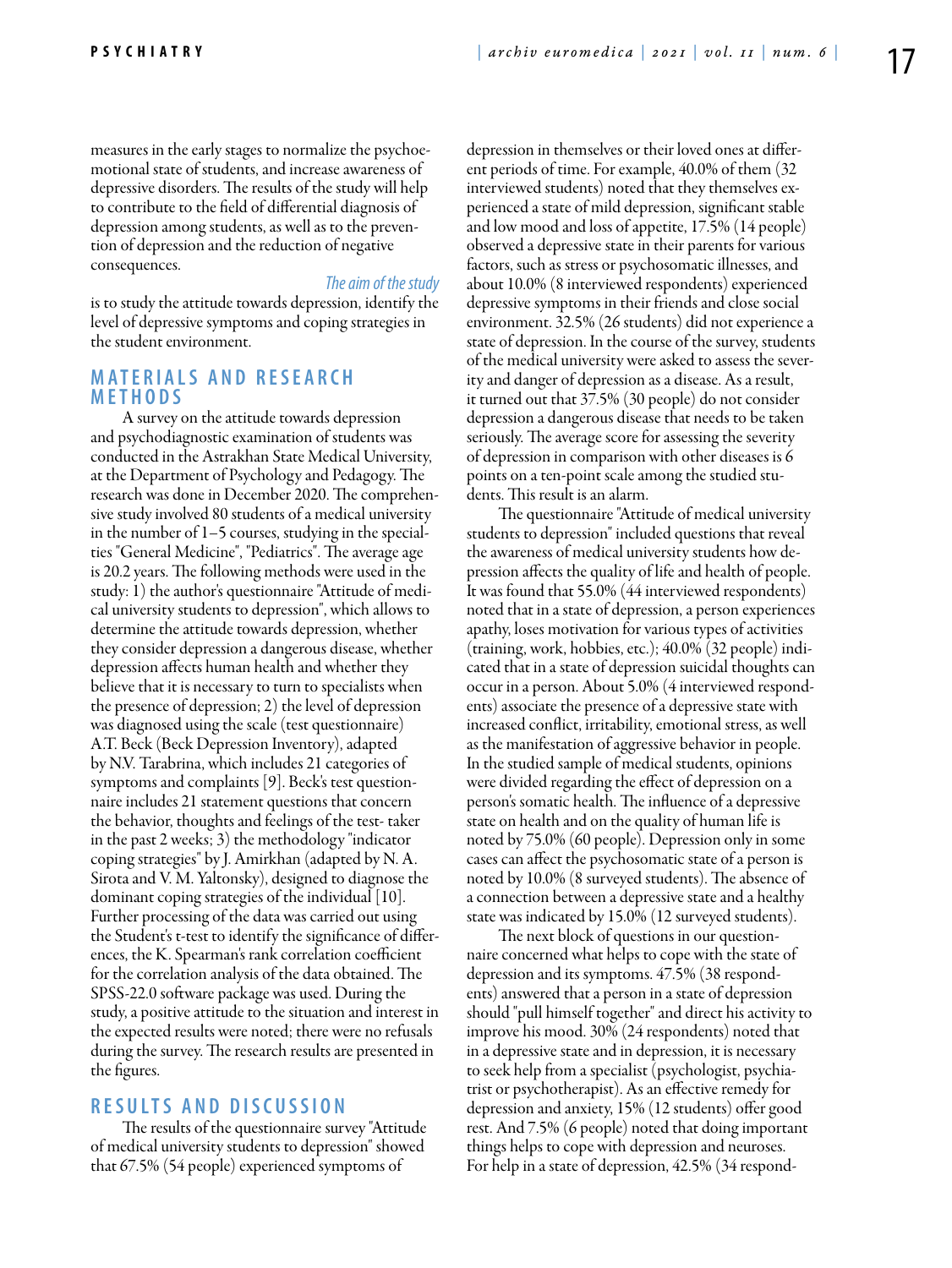ents) consider it necessary to consult a psychologist, 42.5% (34 respondents) — to a psychotherapist, 5.0% (4 respondents) — to a psychiatrist and 10.0% (8 respondents) do not consider it necessary to consult a specialist. This result is cause for concern. Treatment of depression without medication is preferred by 85.0% (68 students), students are afraid of the consequences of using antidepressants and believe that addiction to them is possible.The second stage of the study was to determine, using psychodiagnostic testing on a scale (test questionnaire) A.T. Beck (Beck Depression Inventory), adapted by N.V. Tarabrina, the presence of the level of depression and the severity of depressive disorder in medical students (Fig. 1).

As a result of psychological testing, it was found that 60.0% (48 people) of the surveyed students of medical and pediatric faculties had no depressive symptoms and signs of depression. A mild level of depression (subdepressive state) was diagnosed in 22.5% (18 people) of the respondents, including 11 firstyear students and 7 fifth-year students. A mild level of depression does not require serious psychological assistance, however, informing and creating preventive measures in the early stages will help prevent the development of a depressive state and emotional disorders in students. The average level of depression (moderate depression) was found in 8.75% of medical students (7 people). It can be assumed that this result reflects the stressful state of students in the process of educational activities, the ongoing pandemic of coronavirus infection and the state of exit after self-isolation. Such a result may be a reflection of the neurotic state of the students. Severe depression (moderate) was observed in 8.75% of the respondents (7 people). This result may also be a reflection of stress and personality influences. Based on psychodiagnostic testing on a scale (test questionnaire) A.T. Beck, the students were distributed as follows:Group 1 - students who have no signs of depression in the amount of 48 people (60.0%);Group 2 - students with a mild level of depression in the amount of 18 people (22.5%);Group 3 — students with moderate and severe depression in the amount of 14 people (17.5%).

As a result of test diagnostics using the "indicator of coping strategies" technique by J. Amirkhan (adaptation by N. A. Sirota and V. M. Yaltonsky) showed (Figure 2) that for students of the first group without signs of depression, the dominant coping strategy is "problem solving "(24.8%). Medical students of the first group demonstrate a constructive approach to solving life problems and situations, which is a positive indicator of adaptation to social life (Fig. 2).

Students of the second group with a mild level of depression also prefer the productive coping strategy

of "problem solving" (23.1%), indicating that they are ready to solve emerging difficulties through dialogue with others, that is, they are focused on a productive and constructive way of overcoming difficult situations.

Among the students of the third group with moderate and severe depression, it was found out that most often they use the strategy of "avoiding problems" (23.3%). This coping strategy is the least effective attempt to get out of stressful situations. The identified coping strategy can negatively affect the psychological health of students and may be a prerequisite for the development of depressive disorder. Thus, students with moderate to severe depression use the non-constructive coping strategy of "avoidance". This coping strategy in the third group was significantly higher in comparison with the 1st and 2nd groups of respondents ( $p$  <0.05). In the questionnaire, students gave a subjective assessment of their condition, noted the absence or presence of depression. The level of depression among students was diagnosed using a scale (test questionnaire) by A.T. Beck (Beck Depression Inventory), adapted by N.V. Tarabrina. We carried out a correlation analysis of the data obtained. K. Spearman's rank correlation coefficient was used. The relationship between the subjective assessment of the state and the level of depression according to the A.T. No back was found (r=0.177; p> 0.05). The obtained result of the correlation analysis indicates that students cannot adequately assess their condition and determine whether they have depression. The results obtained during the study are preliminary, and work in this area is promising and will continue.

#### **C o n cl u s i o n**

 Analyzing the results of the study, it should be noted that the students are familiar with the symptoms of depression and assess the impact of depression on health correctly. However, they are less informed about the treatment of depression and are biased against antidepressants. The opinion of whether depression is a disease was divided equally among the student community. It was found out that the students with moderate and severe depression most often use the non-constructive strategy of "avoiding problems" while facing stressful situations. In connection with the results obtained, it is necessary to note the importance of psychoeducation work on the treatment and prevention of depression. It is necessary to work with student youth to inform them about the risk factors, methods of preventing depression and promoting a healthy lifestyle. The results of this study will help to contribute to the differential diagnosis and prevention of reducing the negative consequences of depression.